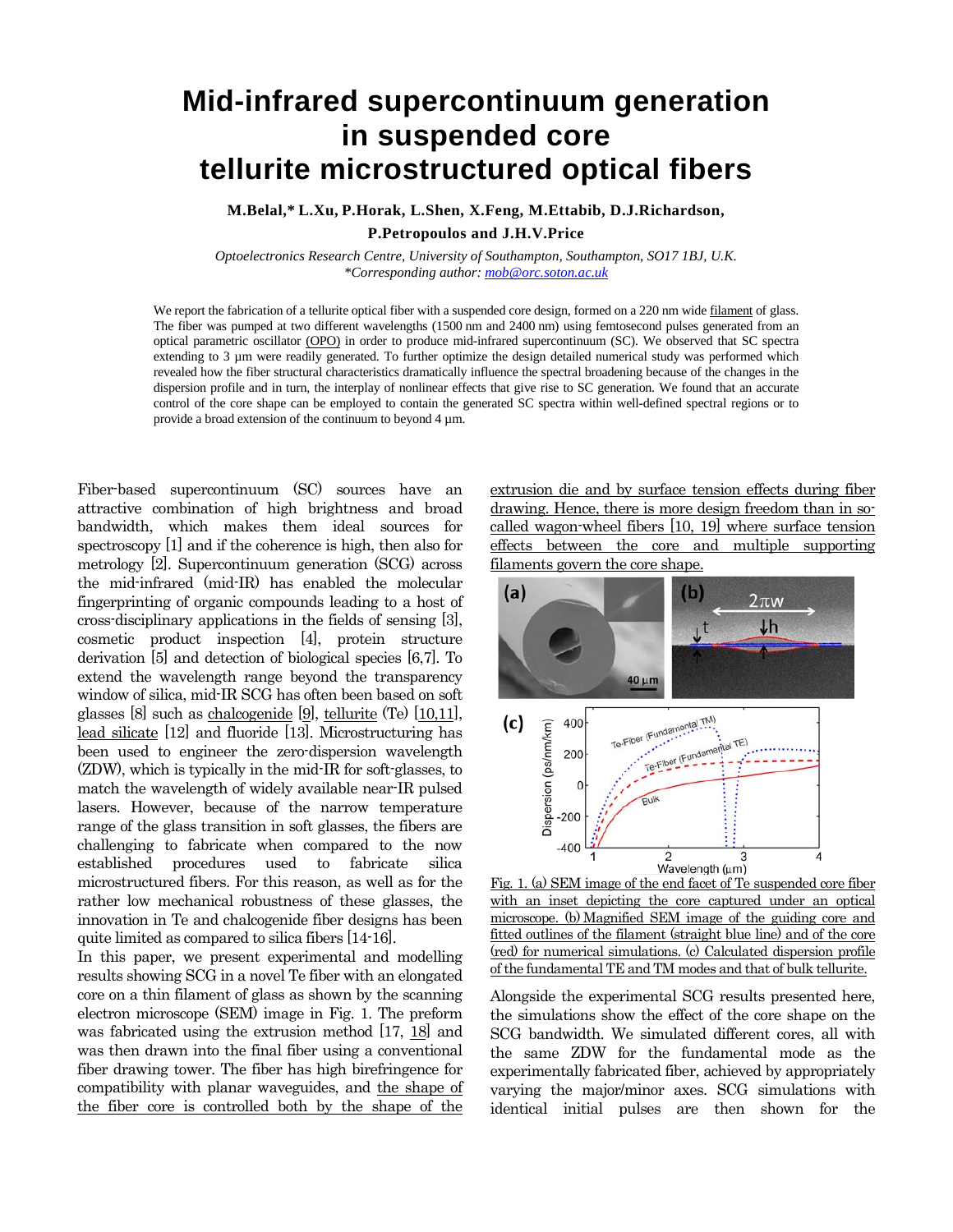experimentally fabricated fiber and for the narrowest and widest of the core designs considered.

The tellurite glass composition used here was  $70\% \text{TeO}_2$ 20%ZnO-9%BaO-1%BaCl2 (mol.%). The glass was prepared in a dry atmosphere glove-box resulting in low levels of water retention of less than 0.2 ppm [20]. This was crucial for reducing losses at wavelengths greater than  $3 \mu$ m. The fiber loss is shown in Fig. 2(a). The 1.6 dB/m loss at 1550 nm was measured using a CW laser and the cut back method. At longer wavelengths we estimated the loss from measurements on a bulk-glass sample (typically a good match with data on fabricated fibers). We have not calculated or measured the bend loss as it is not a major concern with the short fiber lengths considered here. Despite the dry processing there is a high loss at 3.4  $\mu$ m, but a tellurite glass with a similar composition has enabled us recently to produce the improved loss curve shown in blue in Fig. 2(a) that should enable SCG out towards the  $\sim$ 4.5  $\mu$ m multi-phonon edge.

The dispersion profile of the fiber was calculated using a finite element method (FEM) based mode-solver. The dispersion of the glass was calculated based on the Sellmeier equation using published data for a related tellurite glass [21]. The core of the fabricated fiber could be fitted to a cosine function given by

$$
f(x) = h \frac{1}{2} \left( \cos \left( \frac{x}{w} \right) + 1 \right)
$$

where  $h$  is the radius of the minor axis defined as the height of the core outline above the supporting filament and  $w$  is the radius of the major axis characterized as the length of the core. The total thickness of the core is thus given by  $2h+t$ , where t is the thickness of the filament, and the elongated core is between  $x = \tau w$  and  $\tau w$ . The excellent match of this profile to the fiber shape is shown by the line overlaid with the SEM image in Fig. 1(b). For the fabricated fiber the parameters were:  $h = 724$  nm,  $w =$ 1.732  $\mu$ m,  $t = 220$  nm and the calculated dispersion is shown in Fig. 1(c). Following slab-waveguide nomenclature, we name the mode with E-field parallel to the filament as TE and the orthogonal mode as TM. The ZDW of the fundamental TE mode is 1480 nm. The birefringence is so strong that the fundamental TM mode and first higher-order TE mode have almost degenerate mode-constants at a wavelength of  $\sim$ 2.8  $\mu$ m resulting in a so-called avoided crossing, as evidenced by the dispersion anomaly at this wavelength shown in the graph. All of the SCG spectra in this paper are for the fundamental TE mode that produced the broadest SC in our simulations.

The fiber effective nonlinear coefficient of  $\gamma = 379$  W<sup>-1</sup> km<sup>1</sup> [22] was measured using the nonlinear phase shift of a dual-frequency CW beat signal centred close to 1550 nm. Figure 2 (b) shows this is in reasonable agreement with the calculated value from the FEM mode-solver, assuming an optical nonlinearity  $n_2 = 2.5 \times 10^{-19}$  m<sup>2</sup>/W [23].



Fig. 2.(a) Measured loss of fabricated fiber and of our more recently made lower loss tellurite glass composition used in simulations for Fig's. 4,5; (b) Calculated non-linearity ( $\gamma$ ) values of the Te fiber as a function of wavelength and the experimentally obtained value at 1550 nm.



Fig. 3. (a) Schematic of the experiment (HWP-half wave-plate). Experimental output spectra vs. launched pulse energy when pumping at (b) 1500 nm, (c) 2400 nm. (d) and (e) simulated spectra corresponding to (b) and (c), respectively.

The experimental setup used for demonstrating SCG in the fiber is shown schematically in Fig. 3 (a). We launched  $\sim$  90 fs linearly polarized pulses (time-bandwidth product  $\sim$ 0.46), from an in-house built optical parametric oscillator (OPO), similar to that reported in Ref. [24], using a halfwave-plate to couple into the TE mode that produced the broadest spectrum in a 15-cm long fiber. The OPO output wavelength was 1500 nm with pulses at a repetition rate of 80 MHz and average power of up to 400 mW. The neff of the fundamental TE mode at 1550nm is 1.98 so the Fresnel reflection is 10.8%. With an aspheric lens ( $f =$ 2.75 mm) we coupled  $\sim$ 22 % of the power into the fiber. The achievable value considering mode-overlap with a circularly symmetric TEM00 Gaussian input with optimized beam diameter (1/e radius of the input intensity profile of 0.761  $\mu$ m) would be 79.4% resulting in a possible coupling efficiency of 70.8% after the Fresnel loss, indicating improved mode-matching should be possible, but the coupled energy was still sufficient to achieve substantial spectral broadening. An indium fluoride patch cord was butt-coupled to the output to transport the light to a spectrometer. A Yokogawa OSA was used for wavelengths up to 2400 nm and a liquid-nitrogen cooled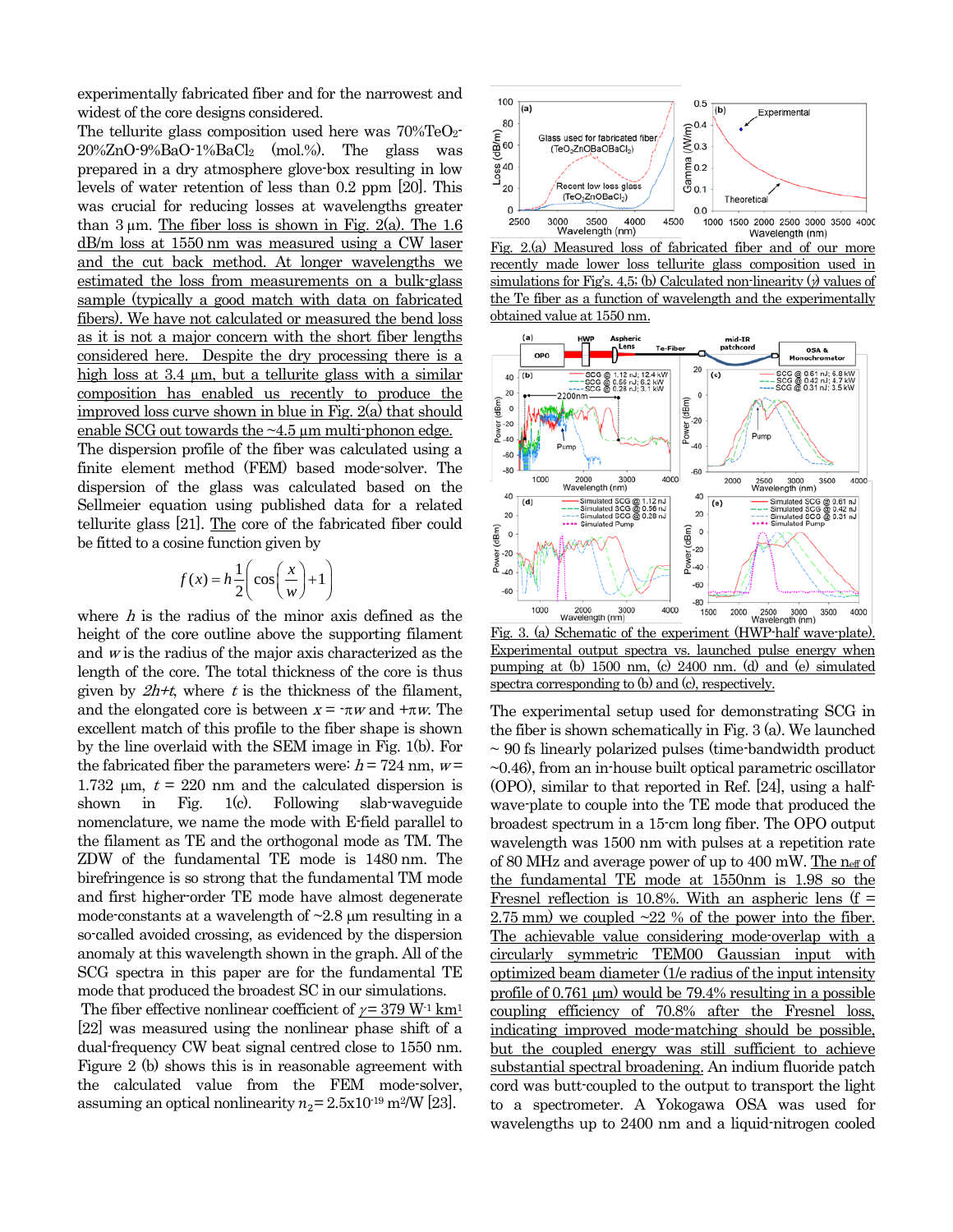InSb detector attached to a monochromator (TMc300 from Bentham Ltd.) was used for longer wavelengths. Figure 3(b) shows the increase in the SC bandwidth with pump power. At the highest pump power of 400 mW, corresponding to a launched pulse energy of  $\sim$ 1 nJ, a maximum SC bandwidth of ~2200 nm was measured at a level 40 dB below the peak.

 Next, to extend the SCG to longer wavelengths we launched the idler from the OPO, tuned to 2400 nm into a 3-cm length of the fiber. The maximum OPO power was 290 mW at this wavelength and the coupling efficiency of 17% implied a maximum launched pulse energy of  $\sim$ 0.5 nJ. A pair of ZnSe lenses (f = 6 mm) were used to couple the output into the indium fluoride patch cord connected to the monochromator. Figure 3(c) shows that the continuum then extended slightly beyond 3 µm.

As this experimental work used comparable pulse energies and durations to those in the work with a starshaped Te microstructured fiber (core size 2.5  $\mu$ m) used in Ref. [19], which resulted in a continuum extending to 4 µm, we investigated the detailed influence of the pump wavelength in relation to the fiber ZDW and how the change in fiber shape influenced the continuum using numerical simulations. The simulations used the generalized nonlinear Schrödinger equation solved using a split-step Fourier method [25]. The equation contained the full dispersion profile of the fiber (Fig. 1), measured Raman response function for a similar glass [26] and the full loss profile of the fabricated fiber shown in Fig. 2(a). The nonlinearity was matched to the calculated value (Fig. 2(b)) at the pump wavelength and included the dominant 1/λ wavelength dependent decrease at longer wavelengths, but, following common practice, it did not include the less significant 1/Aeff decrease with mode area. Figures 3 (d,e) show the results using pulse parameters corresponding to those used experimentally in Figs. 3 (b,c), confirming reasonable agreement between the simulations experiment. For both 1500 nm and 2400 nm pump wavelengths the majority of the broadening occurred rapidly due to soliton fission [25] in the first 3- 5 mm of propagation along the fiber, followed by slower broadening due to soliton self-frequency shifting (SSFS) as the pulse propagated further.

 In Ref. [19] the fiber ZDW was at 1380 nm, so that the 1550 nm pump was 170 nm into the anomalous dispersion region. Simulations applying this offset to our fiber in Fig. 4 with 90 fs, 1 nJ, 1650 nm seed pulses extended the continuum beyond  $3 \mu m$ . In Fig.  $4(a)$  the loss of the fabricated fiber has bee napplied, and this attenuates the long-wavelength edge so the broadest spectrum was achieved after  $\sim$ 3 cm of propagation. This is consistent with our experimental observations that a 3 cm fiber length was approximately the optimum with the 2400 nm pump pulses. In Fig. 4(b) the results show that even with the lower loss of our more recently investigated tellurite glass the broadening slows rapidly at  $\sim$ 3.5  $\mu$ m so additional broadening was only ~700 nm compared to 1500 nm pumping. We expected that the monotonically increasing fiber dispersion coupled with the reduced nonlinearity at long wavelengths (see Fig. 2(b)) were the primary reasons.



Fig. 4. Evolution of the supercontinuum spectrum (in dB, normalized to the peak spectral density) vs fiber length pumping at 1650 nm and: (a) Fabricated fiber loss; (b) For our more recently made tellurite glass with lower loss (see Fig. 2(a)).

 To investigate if a different, e.g. flatter, dispersion profile would enable further broadening and if that might be achieved by using the design freedom inherent in this fiber geometry of permitting core shape variation, we considered fiber designs in which the core was either more elongated or more circular than was the case for the experimentally fabricated fiber. We parameterized the search using the same cosinusoidal core shape that was found to be a good fit to the fiber in Fig. 1 and then used the full FEM based mode solver and a powerful computer to scan the parameter w by multiplying it by a factor  $q_w$  in the range 0.6 to 2 and then for each value of  $q_w$  find a suitable multiplier  $q_h$  to apply to the h parameter that, for a constant value of t, kept the ZDW fixed at 1480 nm i.e. finding the appropriate transformation  $(w,h) \rightarrow (wq_w,hq_h)$ .

 The predicted dispersion profiles for the extreme cases investigated,  $q_w = 0.6$  ( $q_h = 1.3516$ ) and  $q_w = 2$  ( $q_h =$ 0.8074), are shown in Fig. 5(a) together with the original case  $q_w = 1$  ( $q_h = 1$ ); the corresponding fiber core shapes and mode functions at the pump wavelength are shown in Fig. 5(e,f). The more the design moved towards a circular shape (smaller  $q_w$ ) the higher was the peak D value. The effective mode areas at 1500 nm wavelength for  $q_w = 0.6$ , 1, and 2 were computed as 3.73, 3.93, and 4.74  $\mu$ m<sup>2</sup>, respectively. The more circular cores had smaller mode areas compared to the most elongated ones. SCG simulations for different values of  $q_w$ , and including the lower glass loss from Fig.  $2(a)$  are shown in Fig.  $5(b,c,d)$  as a new fiber could be fabricated from that newer glass composition. A pump wavelength of 1650 nm was again used with pulse energy of 1 nJ and duration of 90 fs. One might have expected that the reduced nonlinearity of the more elongated cores might limit the SC bandwidth. However, on the long wavelength edge, the SC is dominated by the SSFS of the fundamental solitons ejected by soliton fission [25]. Thus a lower dispersion peak produces a broader continuum output and to confirm this we compare Figs. 4 and  $5(c, d)$ , which show the evolution of the SCG along the fiber lengths for the three designs considered above. Again we found that the spectrum broadens rapidly until soliton fission occurs,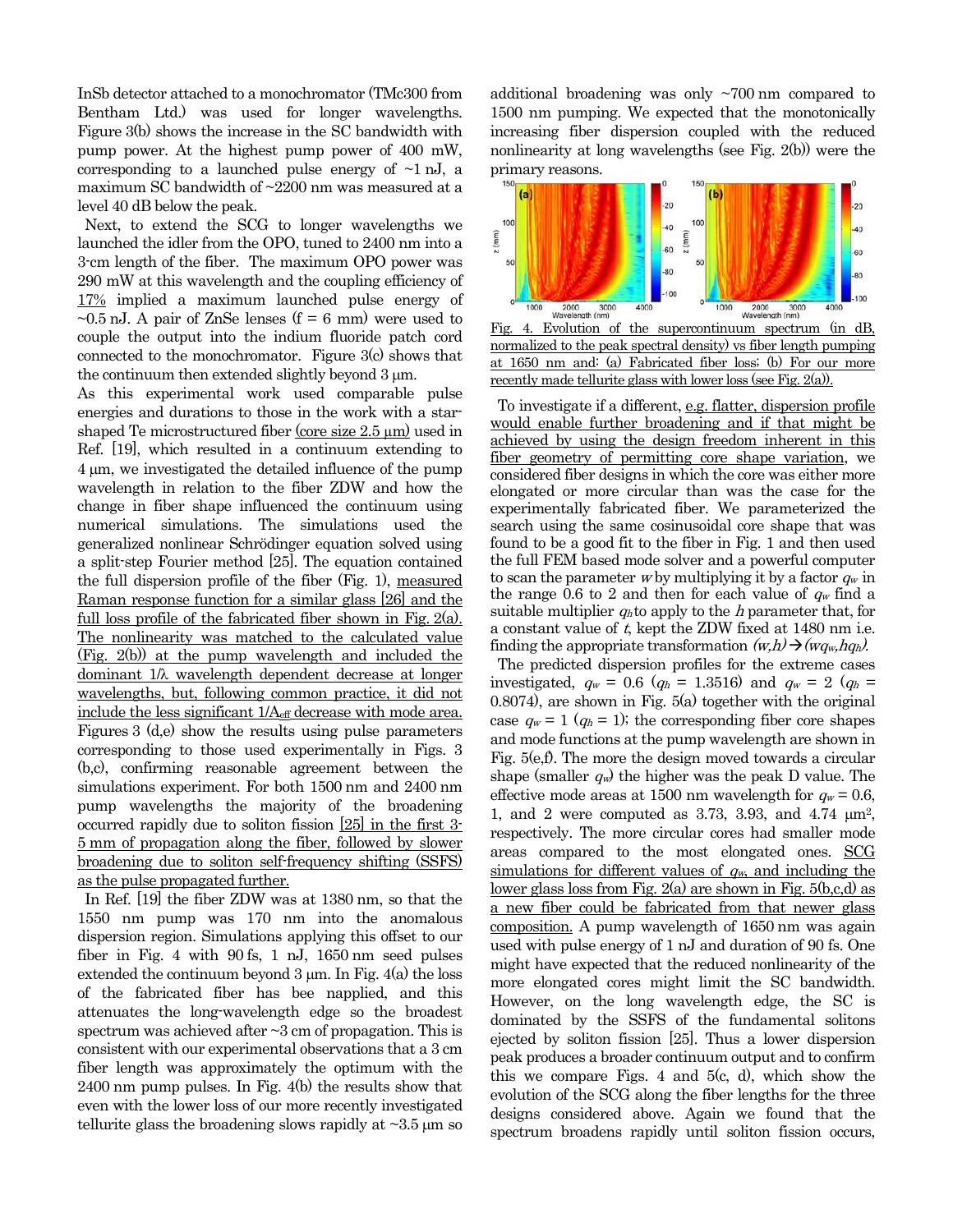then for the fiber with  $q_w = 0.6$  the SSFS comes to a stop at a wavelength of  $\sim$ 3.5 µm due to the rapidly increasing dispersion. The most elongated fiber core  $(q_w = 2)$  evolves similarly to the previous case until soliton fission occurs but then the SSFS continues to extend the spectrum to  $\sim$ 4 µm. The flatter dispersion profile with smaller maximum D value has allowed substantial additional broadening.



Fig. 5. (a) Dispersion of fibers with different core shapes but same ZDW. (b) Simulated output spectra with 1650 nm, 400 mW average power seed (80 MHz repetition rate), (c), (d) Supercontinuum for  $q_w = 0.6$  and 2, respectively (in dB, normalized). (For  $q_w = 1$  see Fig. 4.) (e), (f) Simulated modes for  $q_w$  $= 0.6$  and 2 at the pump wavelength.

 In conclusion, we have fabricated a new suspended core Te fiber and have experimentally demonstrated SCG with fs pump pulses and extending to a maximum wavelength of  $\sim$ 3  $\mu$ m. We have illustrated by numerical simulations that making the fiber core shape more elongated while maintaining the same ZDW provides additional broadening to  $\sim$ 4  $\mu$ m and provides higher form birefringence. In contrast, changing the core shape towards a circular profile led to the SCG being confined below 3 um. This is the first investigation of a new Te fiber design with a core formed on a glass filament and provides insight into the trade-offs it enables for mid-IR generation from near-IR pump pulses.

This work was supported by the European Communities Seventh Frame-work Programme FP7/2007-2013 under Grant 288304 (STREP CLARITY) and by EPSRC (grants EP/I02798X/1, EP/H049371/1). We also thank Dr. Anna Peacock and Dr Trevor Newson for their assistance.

## References

1. J.M.Langridge, T.Laurila, R.S.Watt, R.L.Jones, C.F.Kaminski and J.Hult, "Cavity enhanced absorption spectroscopy of multiple trace gas species using a supercontinuum radiation source", Opt. Express, 16(14), 10178 (2008)

2. A.Schliesser, N.Picqué and T.W.Hänsch "Mid-infrared frequency combs", Nature Photonics, 6, 440 (2012)

3. M.G.Allen, "Diode laser absorption sensors for gasdynamic and combustion flows", Meas. Sci. Technol. 9, 545-562 (1998)

4. S.C.Kuo, S.K.Chuang, H.Y.Lin, and L.H.Wang, "Study of the aerosol fragrances of eugenol derivatives in Cananga odorata using diffuse reflectance infrared Fourier transform spectroscopy and gas chromatography." Analytica Chimica Acta, 653 (1), 91-96; (2009)

5. P.Rolfe, "In vivo near-infrared spectroscopy", Annu. Rev. Biomed. Eng. 02, 715-754 (2000).

6. B.Guo, Y.Wang, C.Peng, H.L.Zhang, G.P.Luo, H.Q.Le, C.Gmachl, D.L.Sivco, M.L.Peabody, and A.Y.Cho, "Laserbased mid-infrared reflectance imaging of biological tissues," Opt. Express 12, 208-219 (2004).

7. A.B.Seddon, "A prospective for new mid-infrared medical endoscopy using chalcogenide glasses", Int. J. Appl. Glass Sci. 2, 177–191 (2011)

8. J.H.V.Price, T.M.Monro, H.Ebendorff-Heidepreim, F.Poletti, P.Horak, V.Finazzi, Y.Y.Leong, P.Petropolis, J.C.Flanagan, G.Brambilla, X.Feng, and D.J.Richardson, "Mid-IR supercontinuum generation from nonsilica microstructured optical fibers," IEEE J. Sel. Top. Quantum. Electron.13, 738-750 (2007)

9. C.Rosenberg Petersen, U.Møller, I.Kubat, B.Zhou, S.Dupont, J.Ramsay, T.Benson, S.Sujecki, N.A.Moneim, Z.Tang, D.Furniss, A.Seddon and O.Bang, "Mid-infrared supercontinuum covering the 1.4–13.3 μm molecular fingerprint region using ultra-high NA chalcogenide step-index fibre," Nat. Photon. 8, 830 (2014)

10. I.Savelii, O.Mouawad, J.Fatome, B.Kibler, F.Désévédavy, G.Gadret, J-C Jules, P-Y Bony, H.Kawashima, W.Gao, T.Kohoutek, T.Suzuki, Y.Ohishi and F.Smektala, "Mid-infrared 2000-nm bandwidth supercontinuum generation in suspended-core microstructured Sulfide and Tellurite optical fibers", Opt. Express 16, 7161- 7167 (2008)

11. R. Thapa, D. Rhonehouse, D.Nguyen, K.Wiersma, C.Smith, J.Zong, A.C.Pirson, "Mid-IR supercontinuum generation in ultra-low loss, dispersion-zero shifted tellurite glass fiber with extended coverage beyond 4.5 μm", Proc. of SPIE 8898, 889808-1 (2013)